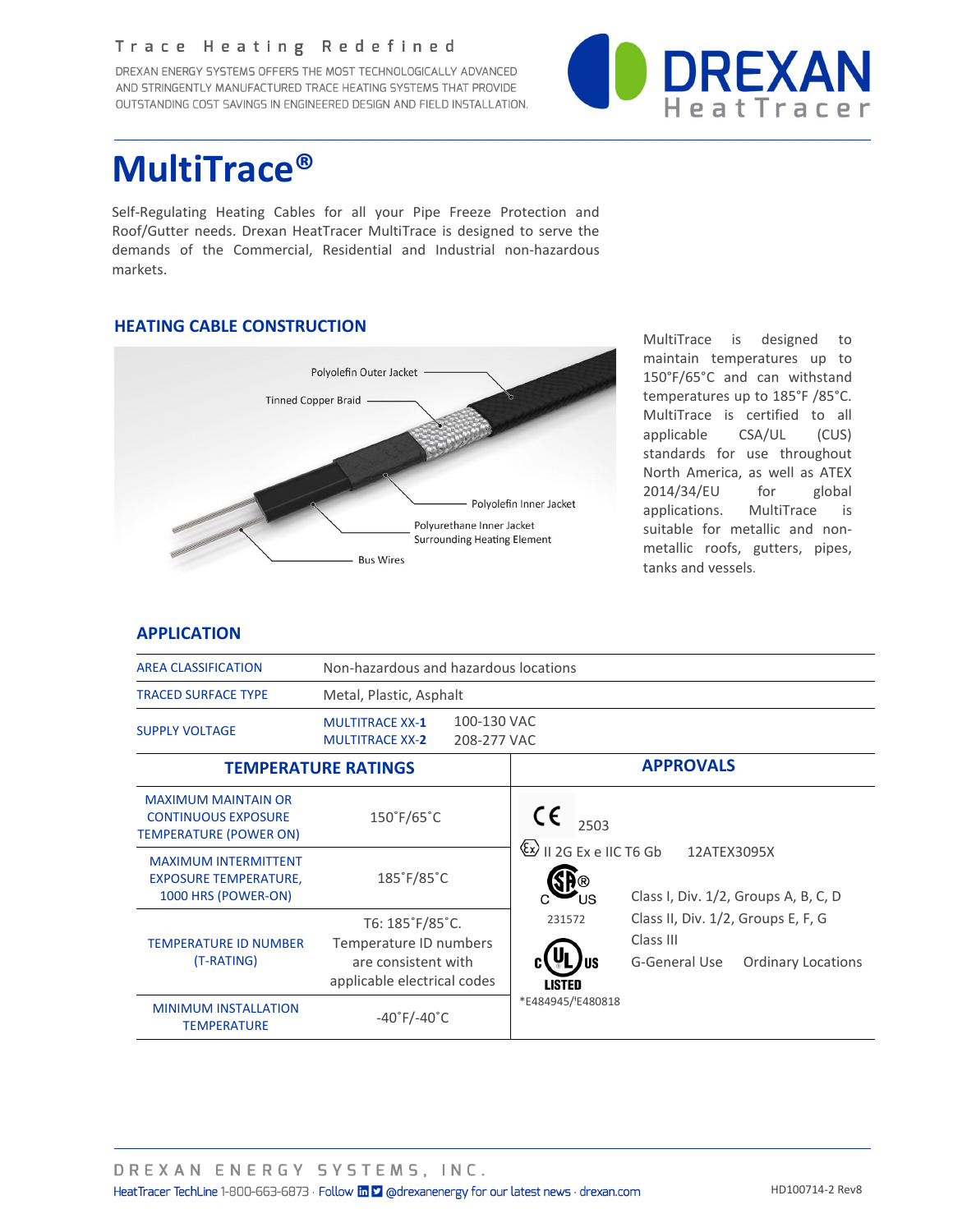DREXAN ENERGY SYSTEMS OFFERS THE MOST TECHNOLOGICALLY ADVANCED AND STRINGENTLY MANUFACTURED TRACE HEATING SYSTEMS THAT PROVIDE OUTSTANDING COST SAVINGS IN ENGINEERED DESIGN AND FIELD INSTALLATION.



# **MULTITRACE / PIPE**



#### NOMINAL POWER OUTPUT RATING ON METAL PIPES AT 120V / 277V



| <b>MAXIMUM</b><br><b>CONTINUOUS</b><br><b>CIRCUITLENGTH (FT.)</b> |             | <b>START-UP</b><br><b>AMBIENT</b><br><b>TEMP</b> |            | <b>120V</b> |     |            | <b>240V</b> |            |            |            |  |
|-------------------------------------------------------------------|-------------|--------------------------------------------------|------------|-------------|-----|------------|-------------|------------|------------|------------|--|
| <b>PER CIRCUIT</b><br><b>BREAKER</b>                              | (F)         | (C)                                              | <b>15A</b> | 20A         | 30A | <b>40A</b> | <b>15A</b>  | <b>20A</b> | <b>30A</b> | <b>40A</b> |  |
|                                                                   | 50          | 10                                               | 335        | 335         | 340 |            | 653         | 655        | 662        |            |  |
| MT3                                                               | $\mathbf 0$ | $-18$                                            | 210        | 267         | 340 |            | 403         | 525        | 660        |            |  |
|                                                                   | $-20$       | $-29$                                            | 180        | 243         | 340 | 345        | 348         | 448        | 615        | 665        |  |
|                                                                   | $-40$       | $-40$                                            | 160        | 210         | 320 |            | 310         | 407        |            |            |  |
|                                                                   |             |                                                  |            |             |     |            |             |            |            |            |  |
|                                                                   |             |                                                  |            |             |     |            |             |            |            |            |  |
|                                                                   | 50          | 10                                               | 235        | 272         | 272 |            | 465         | 545        |            |            |  |
|                                                                   | $\Omega$    | $-18$                                            | 155        | 192         | 272 |            | 290         | 545        |            |            |  |
| MT5                                                               | $-20$       | $-29$                                            | 133        | 160         | 255 | 272        | 250         | 505        |            | 545        |  |
|                                                                   | $-40$       | $-40$                                            | 115        | 146         | 215 |            | 235         | 445        |            |            |  |
|                                                                   |             |                                                  |            |             |     |            |             |            |            |            |  |
|                                                                   |             |                                                  |            |             |     |            |             |            |            |            |  |
|                                                                   | 50          | 10                                               | 155        | 202         | 215 |            | 303         | 403        | 427        |            |  |
|                                                                   | $\mathbf 0$ | $-18$                                            | 105        | 135         | 203 |            | 195         | 267        | 404        | 427        |  |
| MT8                                                               | $-20$       | $-29$                                            | 90         | 120         | 180 | 215        | 178         | 240        | 355        |            |  |
|                                                                   | $-40$       | $-40$                                            | 85         | 110         | 158 |            | 155         | 235        | 320        |            |  |
|                                                                   |             |                                                  |            |             |     |            |             |            |            |            |  |
|                                                                   |             |                                                  |            |             |     |            |             |            |            |            |  |
|                                                                   | 50          | 10                                               | 125        | 157         | 182 |            | 243         | 315        | 365        | 365        |  |
|                                                                   | $\mathbf 0$ | $-18$                                            | 80         | 112         | 163 |            | 155         | 220        | 325        | 343        |  |
| <b>MT10</b>                                                       | $-20$       | $-29$                                            | 70         | 93          | 140 | 180        | 148         | 190        | 282        | 343        |  |
|                                                                   | $-40$       | $-40$                                            | 65         | 85          | 125 |            | 127         | 175        | 255        | 343        |  |
|                                                                   |             |                                                  |            |             |     |            |             |            |            |            |  |
|                                                                   |             |                                                  |            |             |     |            |             |            |            |            |  |

GROUND-FAULT PROTECTION: Global Electrical Codes require ground-fault protection of components and each heating cable branch circuit to reduce the danger of fire caused by continuous electrical arcing resulting from improper installation or damage to the heating cable. Conventional circuit protection may not be suitable for preventing electrical arcing. Following are some of the ground-fault breakers that satisfy this equipment protection requirement: Square D Type QOB-EPD or QO-EPD and Cutler Hammer (Westinghouse) Type QBGFEP.

#### **PRODUCT CHARACTERISTICS**

| MINIMUM BEND RADIUS @ $68^\circ$ F/20 $^\circ$ C | $1.18$ in. (30 mm)                     |
|--------------------------------------------------|----------------------------------------|
| WEIGHT (NOMINAL)                                 | 0.84 lb./10 ft. $(125 \text{ g/m})$    |
| <b>HEATING CABLE DIMENSIONS</b>                  | $0.51 \times 0.22$ in. (13.0 x 5.7 mm) |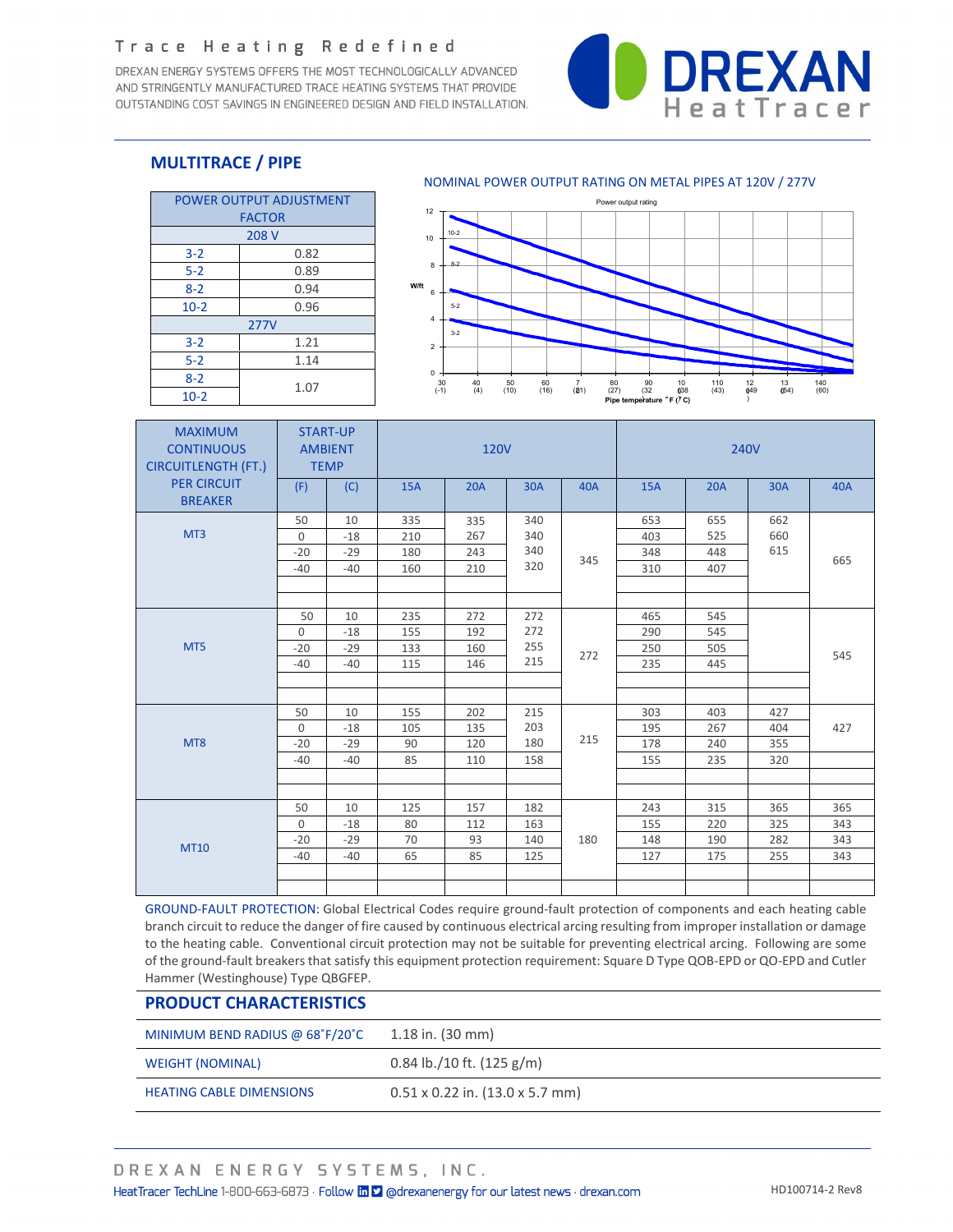DREXAN ENERGY SYSTEMS OFFERS THE MOST TECHNOLOGICALLY ADVANCED AND STRINGENTLY MANUFACTURED TRACE HEATING SYSTEMS THAT PROVIDE OUTSTANDING COST SAVINGS IN ENGINEERED DESIGN AND FIELD INSTALLATION.



| <b>BUS WIRE SIZE</b>      | <b>16 AWG</b> |
|---------------------------|---------------|
| <b>OUTER JACKET COLOR</b> | Black         |

COMPONENTS: Drexan offers a full range of components for power connections, splices and end seals. These components must be used to ensure proper functioning of the product and compliance with warranty, code and certification requirements.

FOR HEATTRACER TECHNICAL ASSISTANCE CALL 1-800-663-6873 (NORTH AMERICA ONLY) OR +1.780.413.1774

| POWER OUTPUT ADJUSTMENT FACTOR |      |  |  |  |
|--------------------------------|------|--|--|--|
| 208 V                          |      |  |  |  |
| $5 - 2$                        | 0.89 |  |  |  |
| $8 - 2$                        | 0.94 |  |  |  |
| $10-2$                         | 0.96 |  |  |  |
| 277 V                          |      |  |  |  |
| $5 - 2$                        | 1.14 |  |  |  |
| $8 - 2$                        | 1.07 |  |  |  |
| $10-2$                         |      |  |  |  |



| <b>MAX. CONTINUOUS</b><br><b>CIRCUIT (FT) PER CIRCUIT</b> | <b>START-UP</b><br><b>AMBIENT TEMP.</b> |              | 120V       |            |            | 240V |            |            |            |            |
|-----------------------------------------------------------|-----------------------------------------|--------------|------------|------------|------------|------|------------|------------|------------|------------|
| <b>BREAKER</b>                                            | $^{\circ}$ F                            | $^{\circ}$ C | <b>15A</b> | <b>20A</b> | 30A        | 40A  | <b>15A</b> | <b>20A</b> | <b>30A</b> | <b>40A</b> |
|                                                           | 50                                      | 10           | 190        |            |            |      | 385        |            |            |            |
| MT5-SJP                                                   | 33                                      | 1            | 160        | 215        | 215        |      | 320        | 425        | 425        |            |
|                                                           | 14                                      | $-10$        | 140        | 185        |            |      | 275        | 365        |            |            |
|                                                           | $-4$                                    | $-20$        | 120        | 160        |            |      | 240        | 320        |            |            |
| MT8-SJP                                                   | 50                                      | 10           | 120        | 155        | 165<br>165 |      | 205        | 275        | 335        |            |
|                                                           | 33                                      | $\mathbf{1}$ | 100        | 140        |            |      | 185        | 245        |            | 335        |
|                                                           | 14                                      | $-10$        | 90         | 120        |            | 165  | 215        | 325        |            |            |
|                                                           | $-4$                                    | $-20$        | 80         | 110        | 160        |      | 150        | 195        | 295        |            |
| MT10-SJP                                                  | 50                                      | 10           | 100        | 130        | 150<br>140 | 150  | 100        | 130        | 200        | 265        |
|                                                           | 33                                      | 1            | 85         | 115        |            |      | 90         | 120        | 180        | 245        |
|                                                           | 14                                      | $-10$        | 75         | 100        |            |      | 85         | 110        | 165        | 225        |
|                                                           | $-4$                                    | $-20$        | 70         | 90         |            |      | 80         | 105        | 155        | 205        |

GROUND-FAULT PROTECTION: Global Electrical Codes require ground-fault protection of components and each heating cable branch circuit to reduce the danger of fire caused by continuous electrical arcing resulting from improper installation or damage to the heating cable. Conventional circuit protection may not be suitable for preventing electrical arcing. Following are some of the ground-fault breakers that satisfy this equipment protection requirement: Square D Type QOB-EPD or QO-EPD and Cutler Hammer (Westinghouse) Type QBGFEP.

#### **PRODUCT CHARACTERISTICS**

| MINIMUM BEND RADIUS @ 68°F/20°C | $1.18$ in. (30 mm)                            |
|---------------------------------|-----------------------------------------------|
| <b>WEIGHT (NOMINAL)</b>         | 0.84 lb./10 ft. $(125 \text{ g/m})$           |
| <b>HEATING CABLE DIMENSIONS</b> | $0.51 \times 0.22$ in. $(13.0 \times 5.7$ mm) |
| <b>BUS WIRE SIZE</b>            | 16 AWG                                        |
| <b>OUTER JACKET COLOR</b>       | <b>Black</b>                                  |

COMPONENTS: Drexan offers a full range of components for power connections, splices, and end seals which must be used to ensure proper functioning of the product and compliance with warranty, code and certification requirements.

FOR HEATTRACER TECHNICAL ASSISTANCE CALL 1-800-663-6873 (NORTH AMERICA ONLY) OR +1.780.413.1774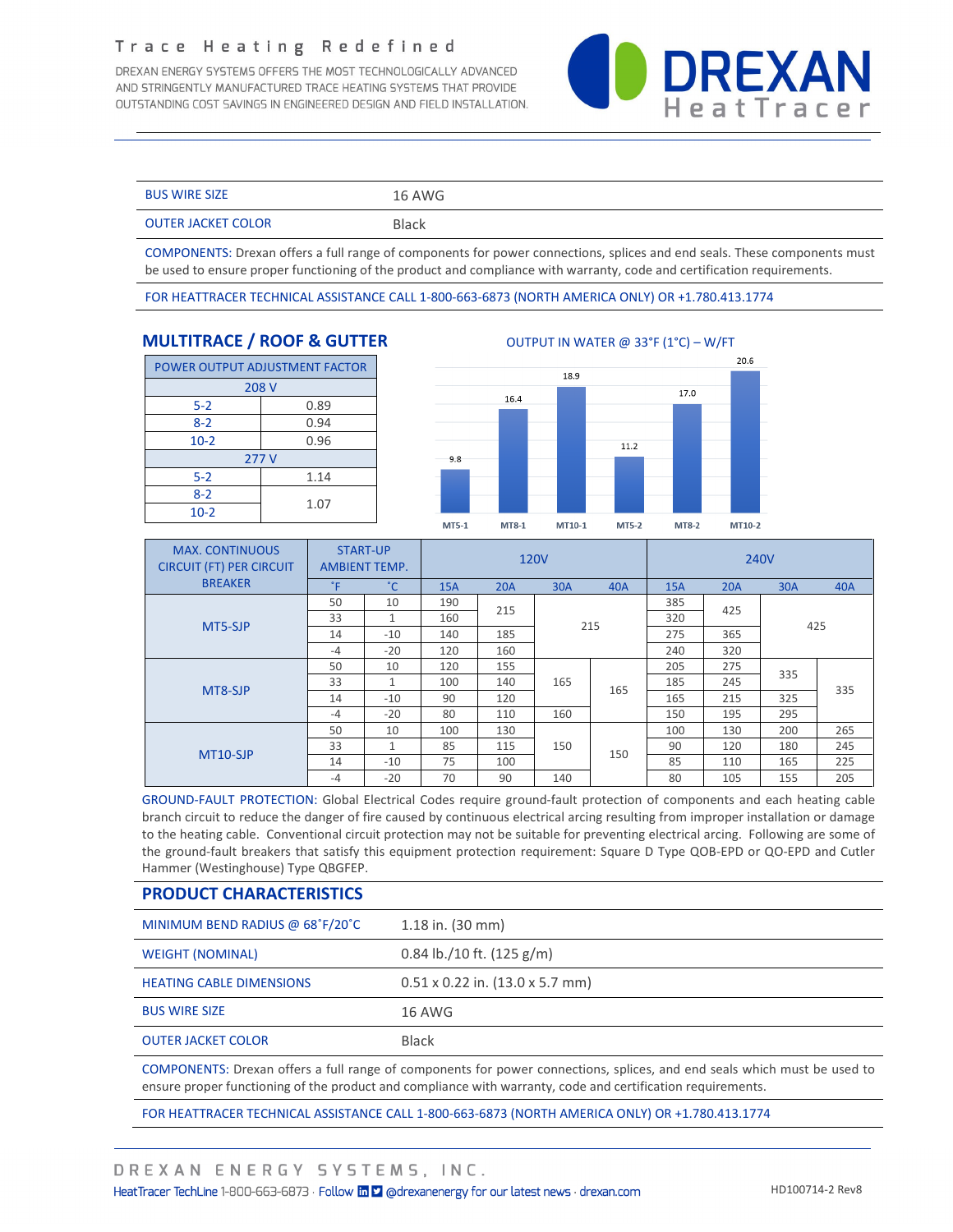DREXAN ENERGY SYSTEMS OFFERS THE MOST TECHNOLOGICALLY ADVANCED AND STRINGENTLY MANUFACTURED TRACE HEATING SYSTEMS THAT PROVIDE OUTSTANDING COST SAVINGS IN ENGINEERED DESIGN AND FIELD INSTALLATION.